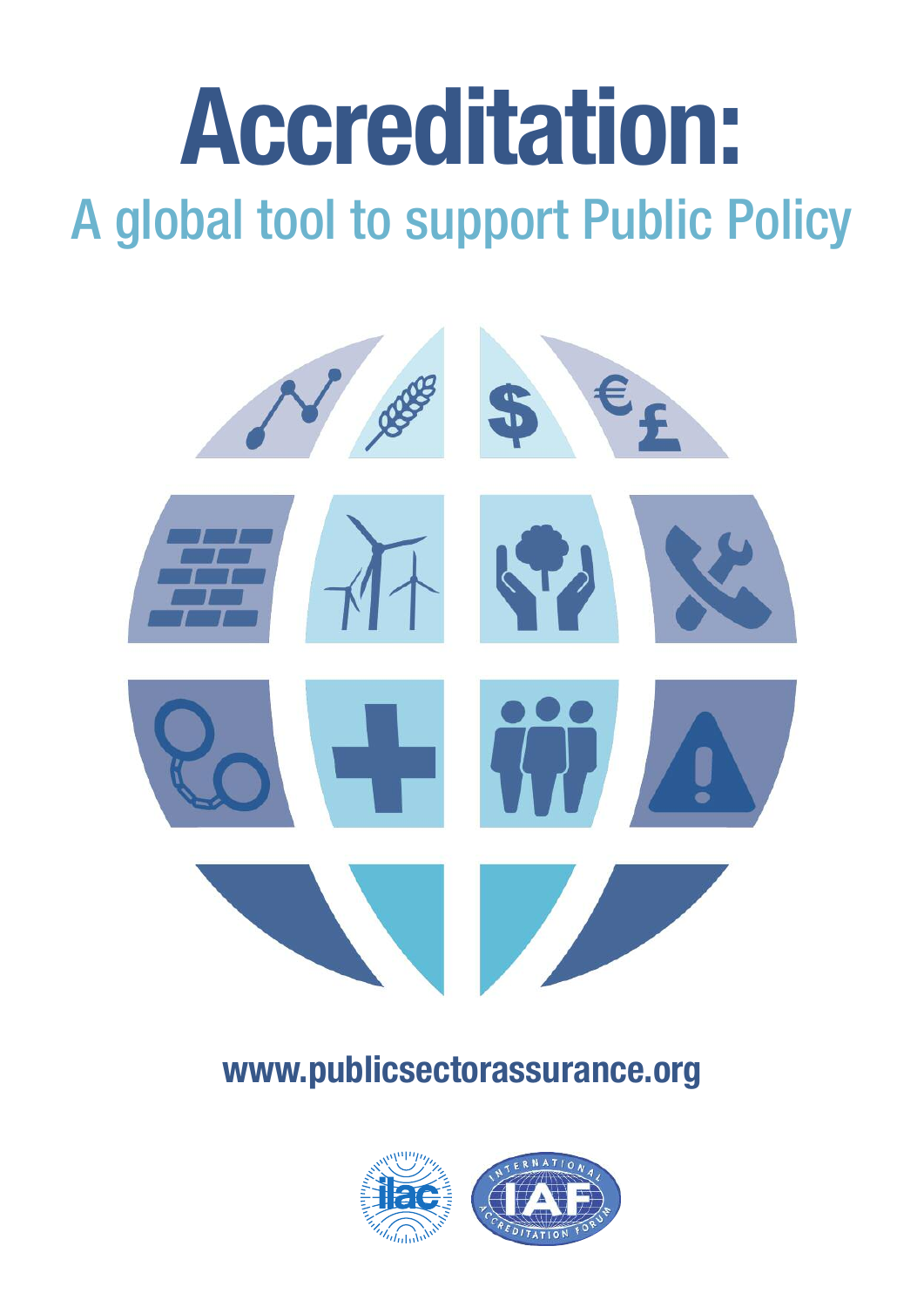## **Accreditation:** A global tool to support Public Policy

Standards, accreditation and conformity assessment are market-based tools that can be used by Government policy makers to deliver better regulation, environmental protection, public safety, fraud prevention, fair markets and public trust. These tools are not as widely known and understood, or used, as they should be. However, there are many instances around the world where the public sector has embraced accredited conformity assessment as a means of delivering public policy objectives. This brochure therefore contains an overview for policy makers, regulators and public sector officials explaining why and how these tools could be used in their areas of activity, using case studies which demonstrate how:

- **•** Government can help improve the performance of business by encouraging the use of conformity assessment
- **Government can rely on accreditation** bodies to minimise risks and promote trade
- Accredited conformity assessment can help government deliver and enforce its policies
- **•** Private sector uses accreditation in order to deliver confidence in the market place
- **•** Accredited conformity assessment helps regulators regulate
- **C** Government can improve its own performance by using conformity assessment in its own departments.

By showcasing the policy areas where conformity assessment is used, such as economic development, public sector, healthcare and environmental protection, the intention is to provide insight so that accredited conformity assessment can serve as a tool to support public policy.

For further information, a full range of case studies, independent research papers, and supporting information can be accessed online at www.publicsectorassurance.org, a website that has been developed specifically to provide public sector organisations with greater insight into the benefits of using accredited conformity assessment services.







Economic development delivery of public services

Eneray

Environmenta protection

Food safety

safety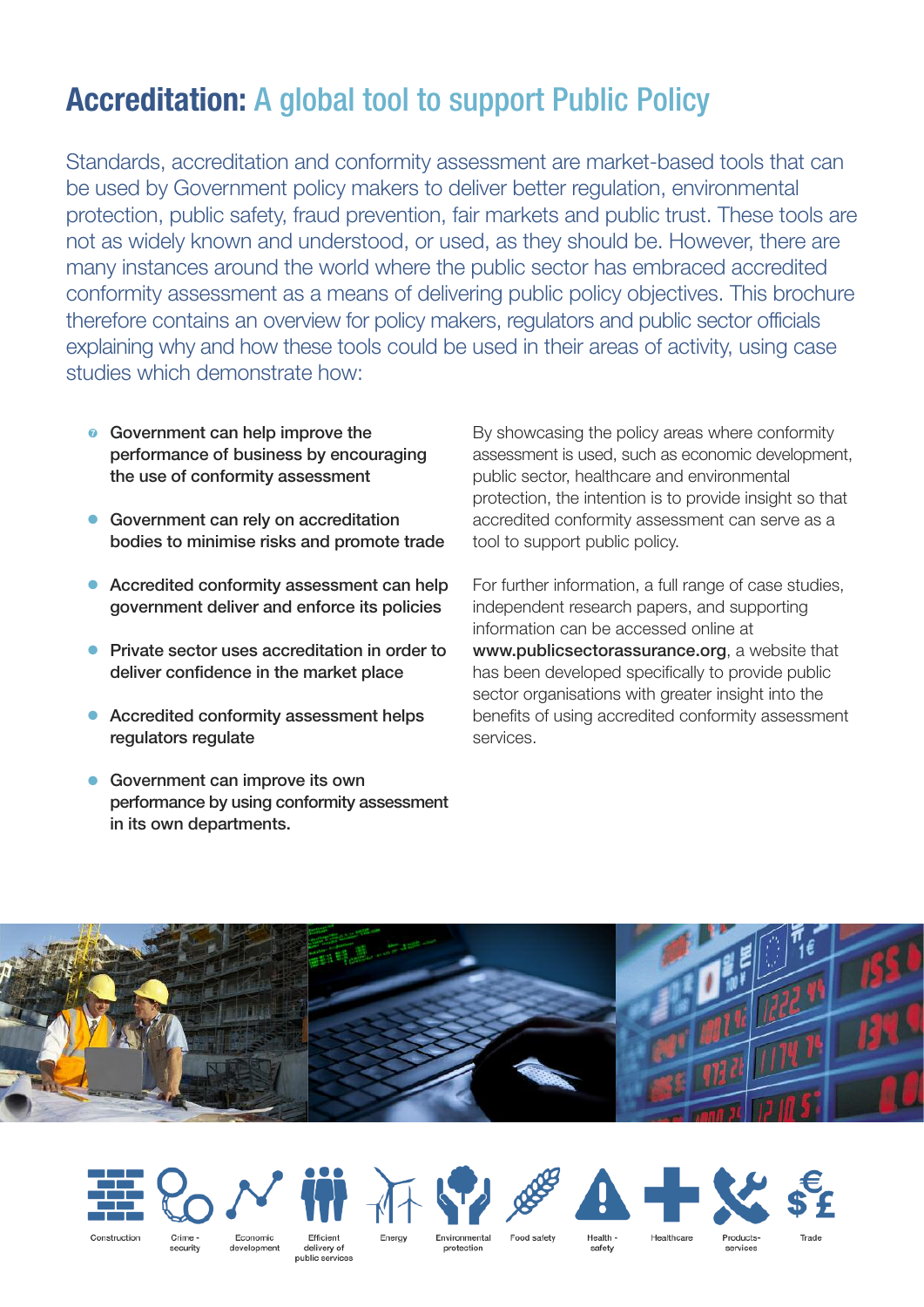## What is the relationship between standards and **accreditation?**

Standards are an agreed way of doing something; they are documents that capture current good practice through trusted and transparent processes involving all relevant stakeholders in the drafting process.

Accreditation determines the technical competence and integrity of organisations offering conformity assessment services such as testing, certification, inspection and calibration based on international standards. Accreditation can thus be used to verify compliance with a standard. Accreditation is an impartial and objective process carried-out by third-parties; it offers the least duplicative, the most transparent and the most widely accepted route for the provision of credible and trustworthy conformity assessment results.

Accreditation bodies are established in most countries to ensure that conformity assessment bodies are subject to oversight by a competent body. Internationally recognised accreditation bodies, which have been evaluated by peers as competent, sign international arrangements that enhance the acceptance of products and services across borders, thereby creating a global infrastructure to support trade regulatory approval processes, and confidence in the marketplace.

These arrangements are managed by IAF, in the fields covering accreditation of certification bodies and verification/validation bodies, and ILAC, in the areas of laboratory and inspection body accreditation. This system helps to make work carried out by accreditation bodies consistent across the globe, and maintains international standards from one accreditation body to others. As a result, products and services tested, inspected or certified once under the IAF and ILAC umbrella can be accepted everywhere with equal confidence.







Economic development delivery of public services

Eneray

Environmenta protection

safety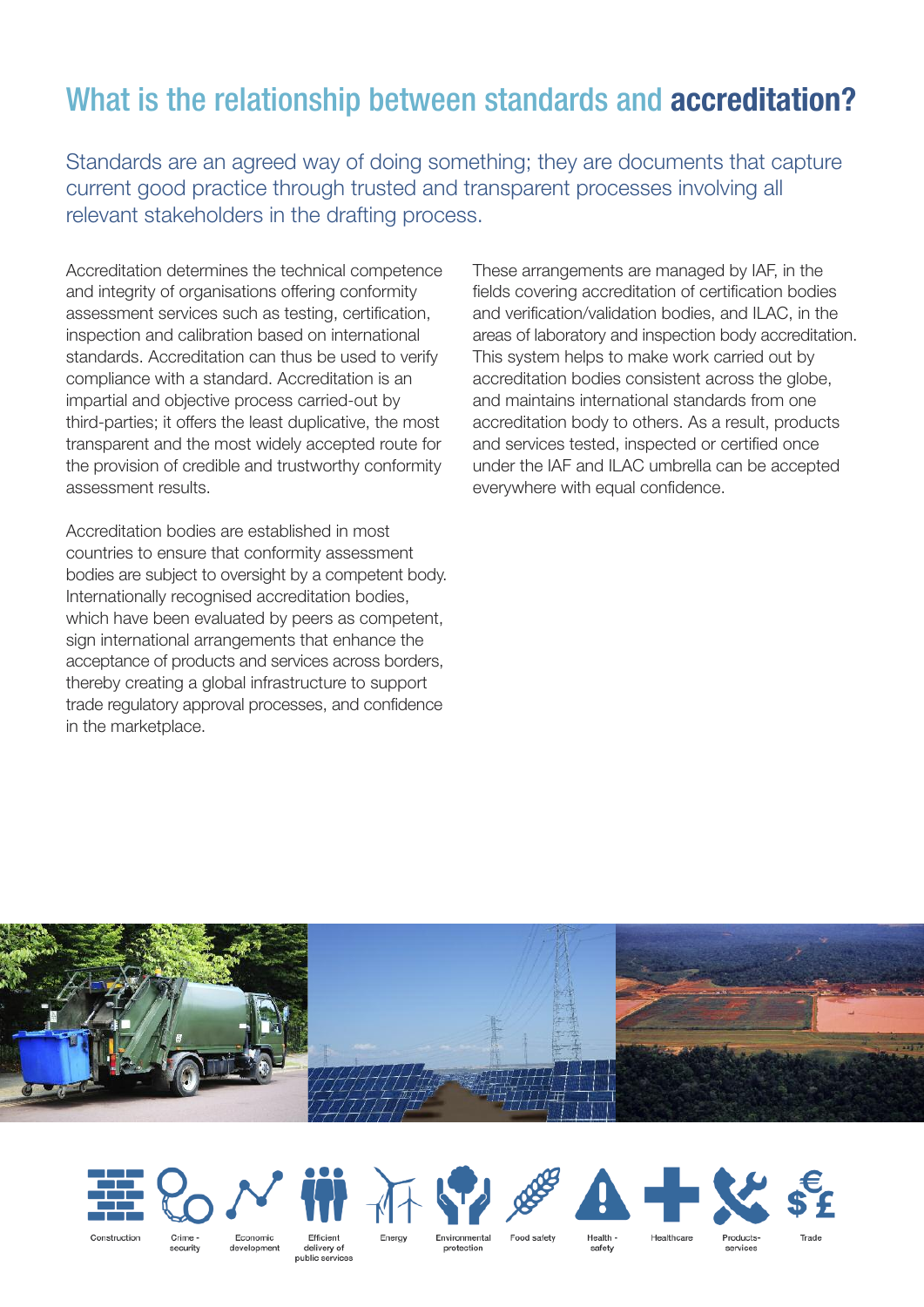## **How can accreditation support public policy?**

Accreditation can be used to support Government policy in different ways. For example, markets can 'self-regulate' through businesses voluntarily agreeing to meet set standards. This can be applied where there is a need to reassure markets on the conduct of business while minimising risks, but where there is no desire by Government for regulatory intervention. For example, an industry or profession might choose to develop and adopt its own code of practice promoting ethical conduct. Government can encourage the use of standards to deliver policy, or indeed may wish to sponsor the creation of a standard for a particular purpose. Government might also work with an industry to develop a standard or code of practice or a means of determining compliance that involves other parties in setting standards and authorising the activity. Accredited conformity assessment provides this assurance of compliance with such standards.

#### **Case Study – Forensic Science to meet the needs of the Criminal Justice System**

- **The UK Home Office approved Codes of** Practice and Conduct requires forensic science providers submitting evidence to be carried out by 'competent' organisations.
- **Approved Codes of Practice and Conduct** builds on ISO/IEC17025, the internationally accepted laboratory testing standard with additional focus on validation, contamination control and information security.
- Public and private laboratories implement the Code of Practice to ensure they comply.
- **Accreditation of these laboratories provides** confidence to the Regulator and the Criminal Justice System.

#### **Case Study – Hong Kong Housing Authority specifies the use of certified products**

- The Hong Kong Housing Authority builds an average of 20,000 flats per year for the public sector of Hong Kong.
- $\bullet$  The quality of building materials and components is a prime concern to the Housing Authority and the industry since rework of any non-complying building products would have time & cost implications to the housing projects.
- **•** The Housing Authority specifies the requirement to use certified products for ten major building materials in its construction projects.
- **.** Accredited Product certification provides a reliable means for assuring production quality throughout the whole production process from incoming raw materials, production, inspection, sample selection and testing.

Alternatively, businesses that demonstrate compliance with standards through accreditation may earn 'recognition' from regulators, who trust them to comply with their legal obligations. This enables regulators to reduce oversight and inspection visits,

saving tax payers money. This 'Earned recognition' can achieve the same or better outcomes as regulation, but on a voluntary basis. In this way, the cost of regulation is reduced for both the government and the regulated business.





security

Economic development

delivery of public services

Eneray

Environmental protection

safety

Food safety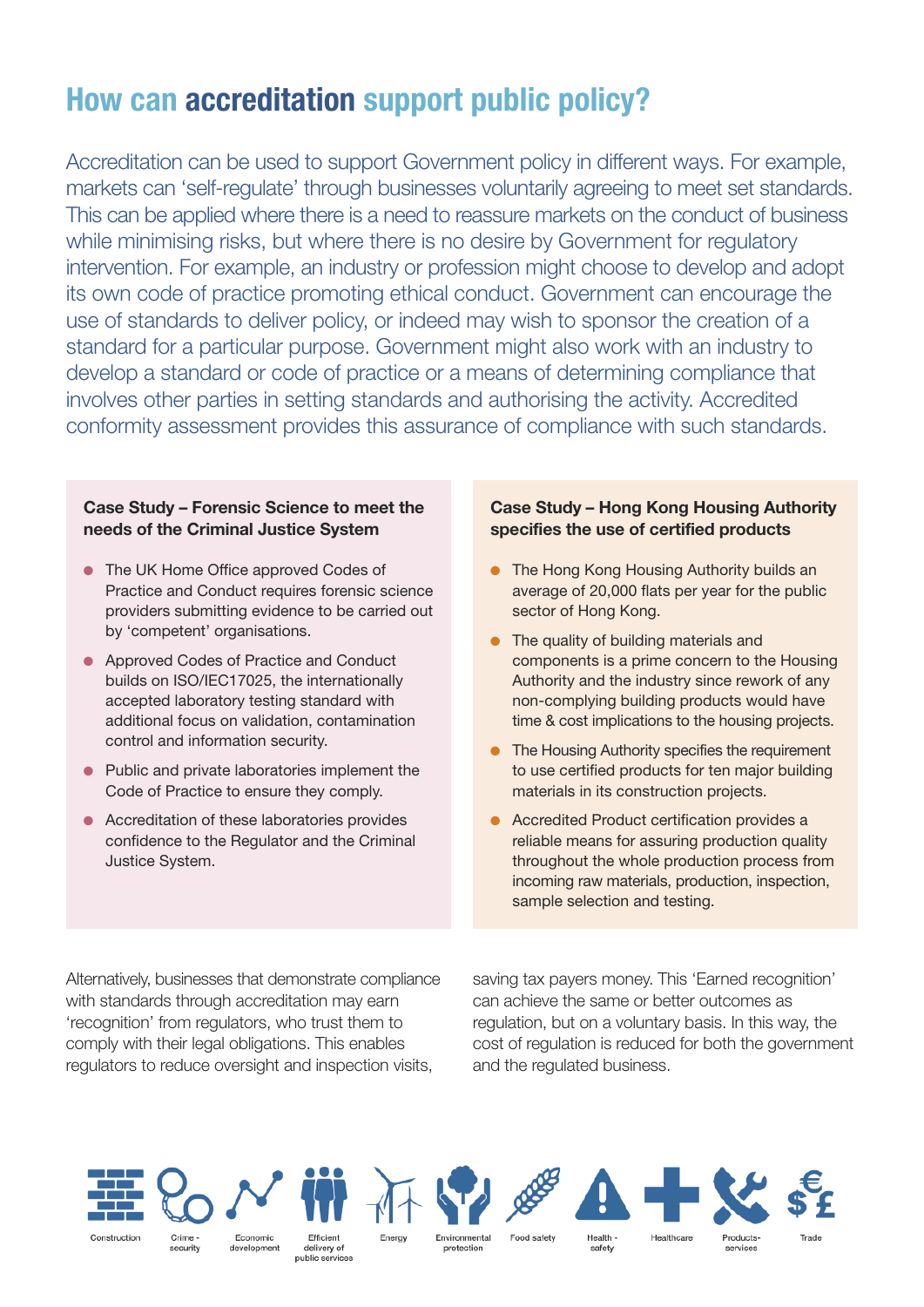#### **Case Study – Supporting sustainable animal health in Africa**

- $\bullet$  The Botswana Vaccine Institute (BVI) is a public company established through the technical cooperation between MERIAL, a leader in the research, manufacture and supply of livestock vaccines, and the Government.
- $\bullet$  Accredited testing and certification ensures the quality of the vaccines that they manufacture, generates internal efficiencies, reduces waste and saves money.
- $\bullet$  It also improves market access and the eligibility for new tenders, which is demonstrated by year-on-year growth.
- $\bullet$  Two thirds of all vaccines produced at BVI are exported annually to over 15 countries in Africa and the Middle East.

#### **Case Study – Food safety in Victoria, Australia**

- The Prime Safe scheme in the Australian state of Victoria works across all areas of the meat, poultry and seafood supply chain.
- $\bullet$  Operating a risk-based system of audits, where, 'the frequency of audits for licensees is set in line with the level of risk inherent in the product processed at the facility. The greater the assessed risk, the greater the number of audits required'.
- $\bullet$  The scheme recognises the benefit of accredited certification to ISO 9001 as, 'Any meat processing facility subject to a quarterly audit schedule and has incorporated into its operations an accredited ISO 9001 quality assurance system can have their audit frequency adjusted to a bi-annual audit schedule.

The accreditation system can also support public policy, where Government sets the top level regulatory requirements and leaves the market to define how these general principles should be met in terms of technical solutions. In some cases, the use of

standards can be referenced in regulation. In others, the market itself may decide to develop standards for their own guidance on the technical state of the art and thus assist with compliance.

#### **Case Study – The New Approach in the European Union**

- **•** The European "New Approach" to technical harmonization involves over 4,000 standards that are used to support regulation.
- $\bullet$  Under the New Approach, accreditation is used to ensure the competence of those organisations that check compliance with the standards ('Notified Bodies').
- **.** In line with the World Trade Organization's Technical Barriers to Trade Agreement (WTO TBT Agreement), compliance with regulation is mandatory and compliance with standards remains voluntary.

#### **Gulf Coast Countries (GCC) operate single Market Regulatory System**

- **c** GCC Member states (United Arab Emirates, Kingdom of Bahrain, Kingdom of Saudi Arabia, Sultanate of Oman, State of Qatar, State of Kuwait and the Republic of Yemen) operate a single regulatory system to control products in the GCC market.
- The System is comprised of two sets of Technical Regulations (TR) – Horizontal Regulations applied to all products wishing to access the GCC Single market, and Vertical Regulations each addressing a Category of Products such as Toys and low voltage devices.
- Accreditation is an essential tool for the implementation of this regulatory system as it is used in all regulations to assure the competence of notified bodies.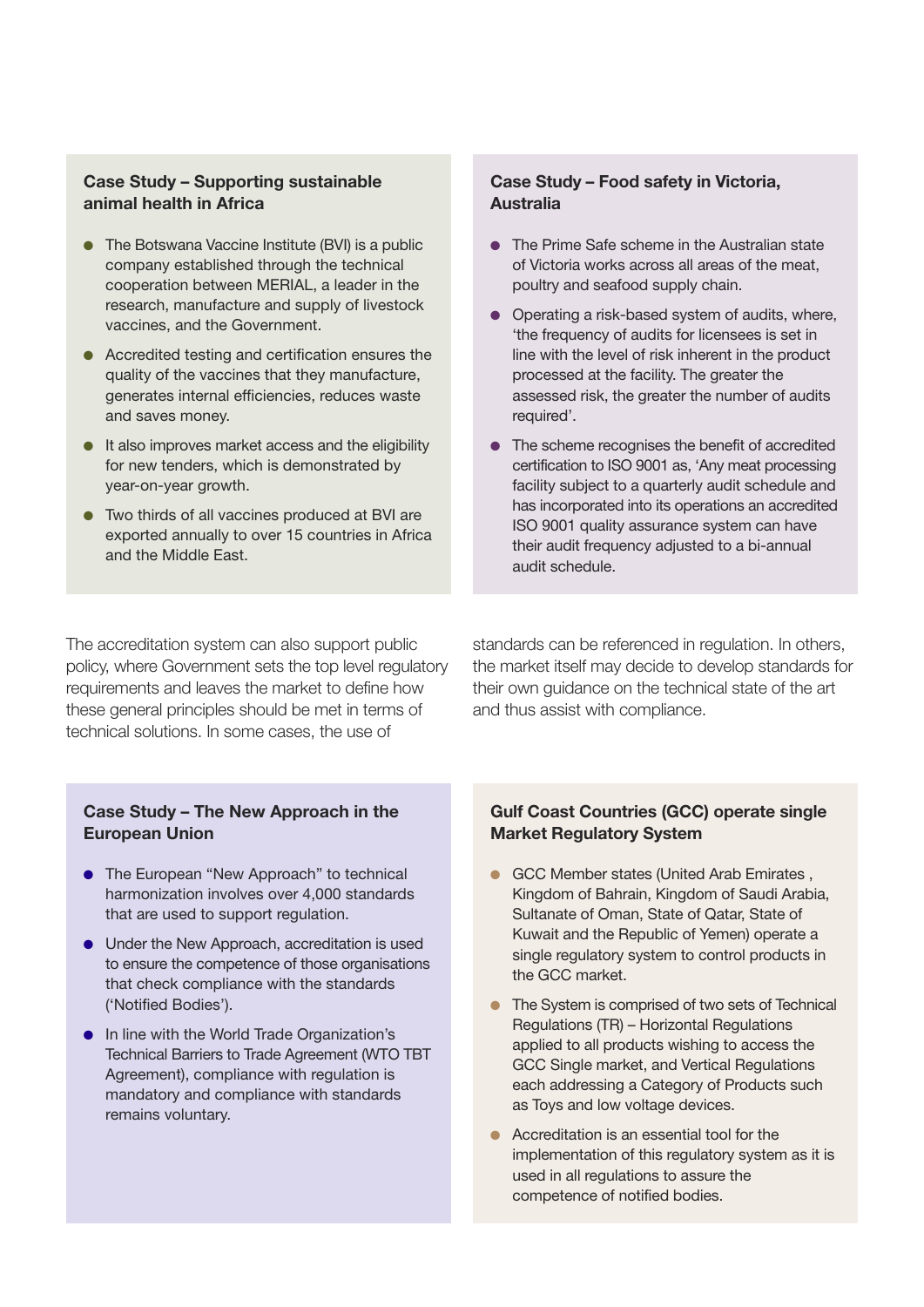## **What benefit does accreditation provide?**

Accredited conformity assessment bodies can support, amongst others, the following functions:

- $\bullet$  Verification of conformity with standards and regulations
- Demonstration of competence
- **Assessment of risk and its management**
- $\bullet$  Enforcement of safety regulations such as building codes
- $\bullet$  Safety of food and drinking water
- **•** Environmental protection
- **•** Oversight of health and social care services
- Control of commerce and trade
- **Trade facilitation**
- $\bullet$  Efficient delivery of public services
- Conduct of forensic investigations
- **Investigation of product or process failures**

#### **Case Study – Underpinning the ENERGY STAR US energy efficiency programme**

- **ENERGY STAR is a U.S. Environmental** Protection Agency (EPA) voluntary program that promotes energy efficiency.
- The ENERGY STAR programme includes requirements that third-party laboratories providing test data are accredited by signatories to the ILAC MRA.
- $\bullet$  No need for the EPA to develop its own set of agency-specific rules or to create duplicative laboratory requirements, thereby limiting costs to the agency.
- The ILAC MRA provides assurance to consumers that products carrying the ENERGY STAR label meet strict programme requirements.

#### **Case Study – Accreditation ensures quality of steel imports into India**

- **The Indian Directorate General of Foreign Trade** relaxes its import rules for steel and steel products and relies on the ILAC and IAF arrangements to maintain quality assurance.
- **C** Steel imports are used to support projects in sectors such as infrastructure, petroleum, nuclear reactors and defence without the need for additional local certification or inspection.
- Quality certification should be either from a product certification body (ISO Guide 65/ISO 17065) accredited by an IAF MLA signatory, or from an inspection body accredited in accordance with ISO/IEC 17020 by an ILAC MRA Signatory.
- **Accredited conformity assessment provides** confidence to the local developer and the regulator.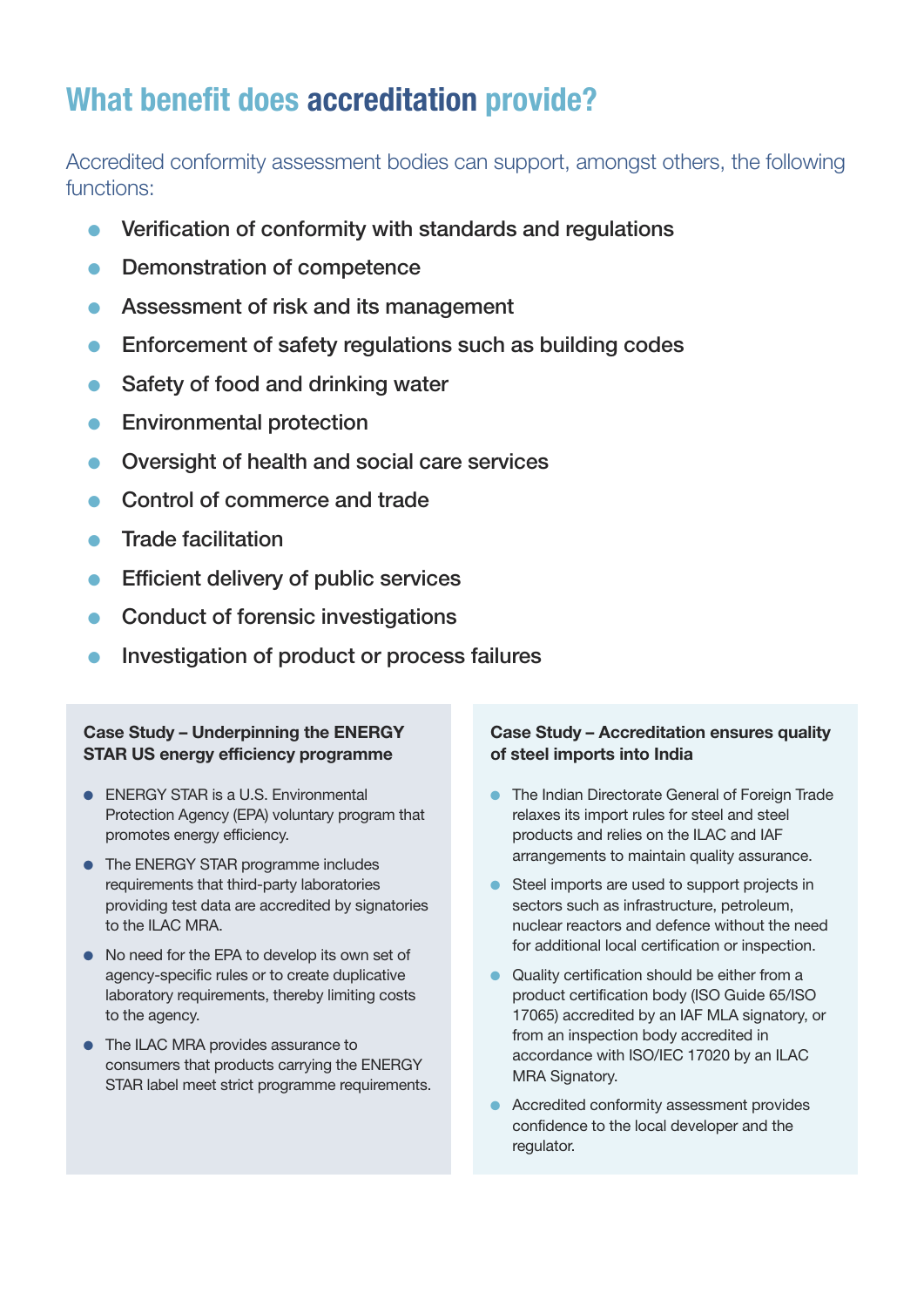## **The benefits of accreditation**

- l Accreditation offers an alternative to regulation, or can support regulation and enable its simplification. It is already being used to support policy delivery across a wide range of Government and regulatory activities. Accredited conformity assessment can be used to address a wide range of regulatory requirements – it is a flexible tool that can be applied to all sectors and to any kind of assessment, approval, validations or evaluation process.
- Accreditation can reduce costs for Government by relying on the private sector. Accredited conformity assessment is market driven and funded by fees from these organisations, thereby removing the need for Government to operate and fund its own laboratories and inspectorates.
- Accreditation can support risk-based regulation by providing information to help target Government intervention where it is most needed.
- l Through openness and independence, standards and accreditation have the necessary legitimacy and degree of market acceptance to be used as tools for policy delivery. Through international agreements on mutual recognition of accreditation, they are becoming more widely used as tools for regulators in both the developed and developing world.







security



delivery of public services Enerav

Environmental protection

Food safety

safety